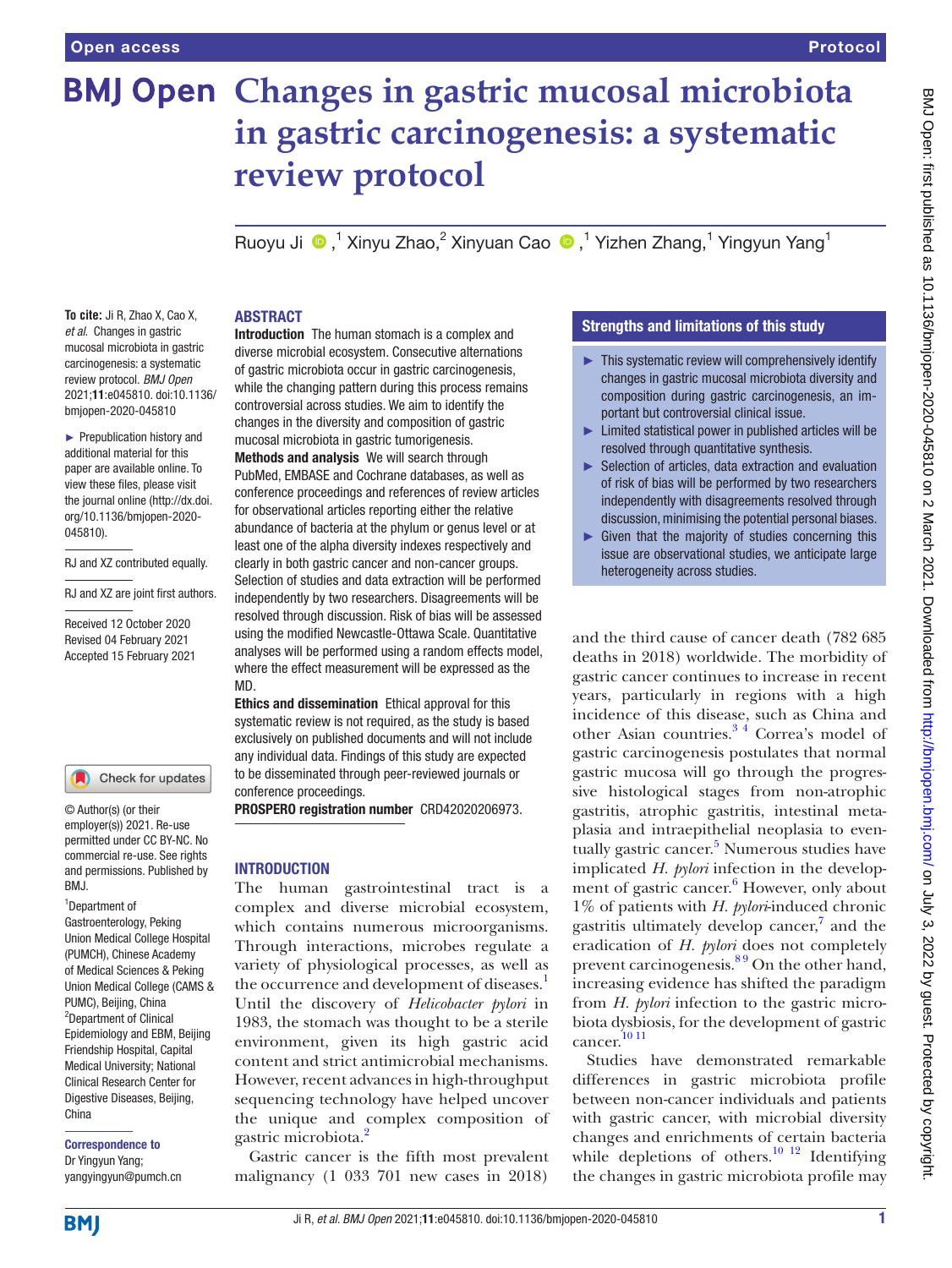help in prevention, early diagnosis and management of gastric cancer. However, the gastric microbiota is diverse and dynamic and may be affected by several factors and differs geographically and ethnically.<sup>13 14</sup> Discrepancies were found across present studies, and the small sample sizes and heterogeneity of published studies have compromised the overall understanding of this issue. This underscores the need to perform a systematic review and meta-analysis to evaluate and to provide stronger evidence for the changes in the diversity and composition of gastric mucosal microbiota in gastric carcinogenesis.

## **Objectives**

The purpose of this research protocol is to outline a systematic review and meta-analysis, which evaluates the changes in the diversity of gastric microbiota and the relative abundance of bacterial phyla and genera in the development of gastric cancer.

#### METHODS AND ANALYSIS

Our protocol adheres to the guideline of the Preferred Reporting Items for Systematic Review and Meta-Analysis Protocols (PRISMA-P) statement.<sup>15</sup> Reporting items are detailed in PRISMA-P checklists ([online supplemental](https://dx.doi.org/10.1136/bmjopen-2020-045810) [appendix 1](https://dx.doi.org/10.1136/bmjopen-2020-045810)).

# Inclusion criteria

# Types of studies

This systematic review will include observational (crosssectional, case–control, prospective and retrospective cohorts) human studies.

## Study characteristics

Eligible studies should include both a group of patients with gastric cancer and a group of non-cancer patients whose diagnoses are confirmed by both clinical and histological evaluation. For histological evaluation, the gastric cancer should be confirmed as gastric adenocarcinoma. Histological diagnoses of non-cancer histological types including normal gastric mucosa, non-atrophic gastritis, atrophic gastritis and intestinal metaplasia shall comply with updated Sydney system.<sup>16</sup> Accordingly, normal gastric mucosa is defined as normal epithelium and glandular compartments with only individual scattered chronic inflammatory cells. Non-atrophic gastritis is defined as increased infiltration of chronic inflammatory cells without loss of gastric glands proper. Atrophic gastritis is defined as loss of gastric glands proper. Intestinal metaplasia is defined as the presence of goblet cells, absorptive cells and cells resembling colonocytes in the area of glands and mucosal epithelium. The diagnosis of intraepithelial neoplasia should be confirmed by revised Vienna classification system[.17](#page-3-11) The *H. pylori* infection status should be determined on the basis of  $^{13}$ C urea breath test or histological assessment. The source of samples will be limited to gastric biopsy samples (surgical or endoscopic). Studies based on faecal or oral samples will be excluded

to avoid interference from intestinal and oral microbiota. In order to control methodological heterogeneity, we will only include studies using high-throughput sequencing technology.

# Phenomenon of interest

Studies must report either the relative abundance of bacteria at the phylum or genus level or at least one of the alpha diversity indexes (the number of operational taxonomic units (OTUs), Shannon Index, Chao 1 Index, phylogenetic diversity and so on) in both gastric cancer and non-cancer groups.

## Types of participants

We will only include participants who are 18 years or older. There are no further limitations on patient characteristics.

#### Literature searching strategy

We will search through PubMed, EMBASE and Cochrane databases for articles published up to 1 March 2021. The search terms shall include both free text and mesh terms to improve the search efficiency. Our search strategy in PubMed is (("microbiome" OR "microbial" OR "microbiota" [MeSH Terms]) OR "microflora" OR "bacterial" OR "dysbiosis") AND ("gastric" [MeSH Terms] OR "stomach" OR "upper digestive tract" OR "upper gastrointestinal tract") AND (("lesion" OR "cancer" [MeSH Terms] OR "neoplasia" OR "neoplasms" OR "malignancy" OR "tumor" OR "carcinoma" OR "adenocarcinoma" OR "premalignancy" OR "premalignant" OR "tumorigenesis" OR "carcinogenesis") OR "intestinal metaplasia" OR "gastritis") with the filter: "Humans". The search strategy will be adapted for EMBASE and Cochrane databases. We will also search conference proceedings and the references of review articles for additional relevant studies. We will set no limitations on publication period or language.

# Data collection and analysis

#### Selection of studies

Literature search results will be imported into a reference management software (EndNote), and duplicates will be removed. Two researchers (RJ and XZ) will preliminarily evaluate the eligibility of the articles by reading the title and abstract. The articles will then be divided into three categories: eligible, ineligible and pending. Ineligible articles will be eliminated. Two researchers will then independently read the full texts of eligible and pending articles, and articles meeting inclusion criteria will be recorded. Disagreements between the two researchers will be resolved by rechecking the article and discussion. Reasons for exclusions in each step will be recorded in EndNote library.

## Data extraction and management

The data will be imported into Excel independently by two researchers (RJ and XZ). A senior researcher (YY) will double-check the extracted data. Disagreements will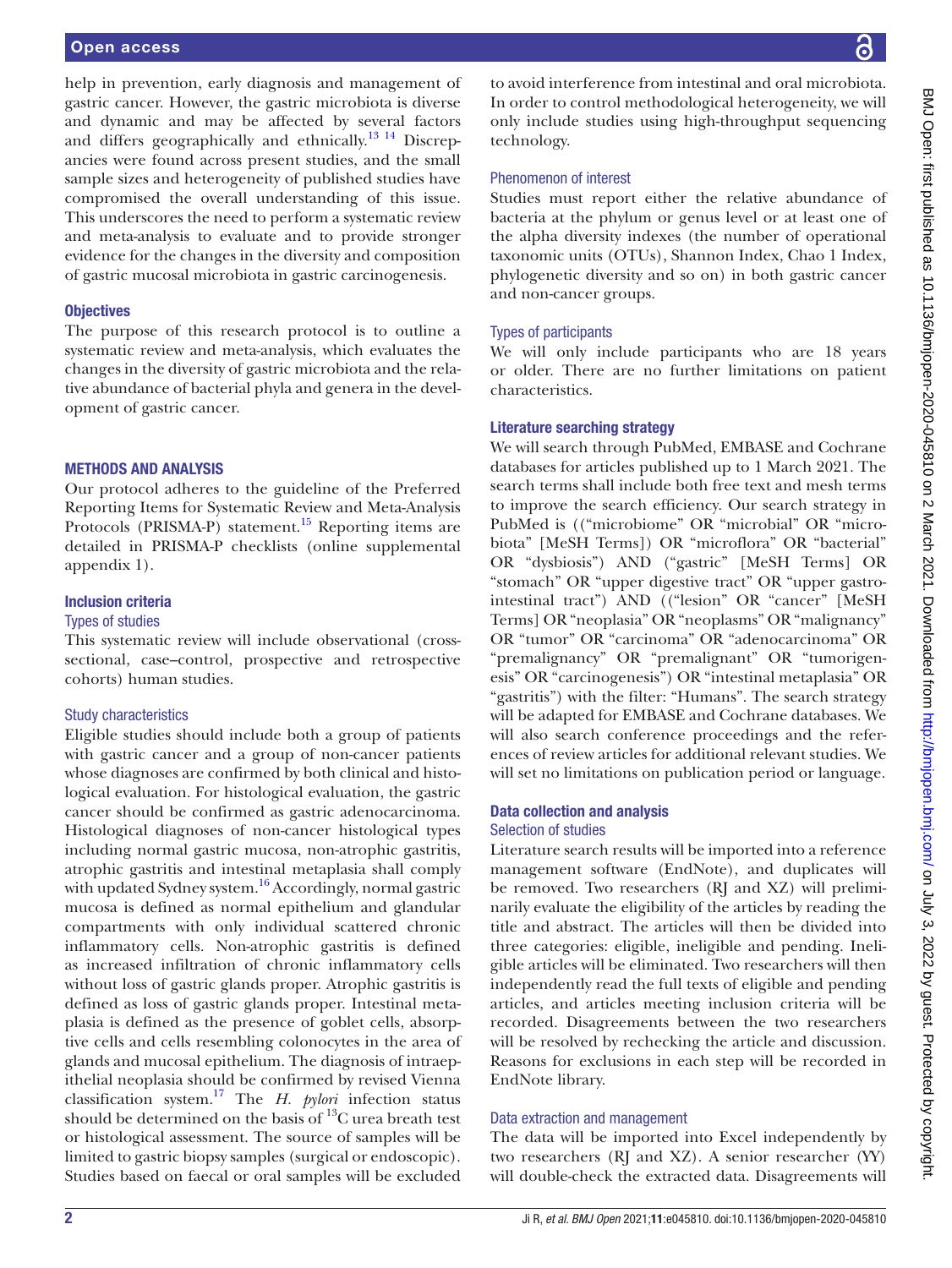be resolved through team discussion. We will retrieve the following information from each included study:

## *Information of the study*

Publication (authors, year, journal title and format), study design (patient inclusion and exclusion criteria, source of samples, grouping and the sample size of each and sequencing technology) and bias control.

# *Patient characteristics*

Demographics (age, sex, country or region, race/ ethnicity and comorbidities), lesion location, clinical and histological diagnosis and *H. pylori* infection status.

## *Outcome data*

The relative abundance of bacteria at the phylum or genus level and alpha diversity indexes, which include OTUs, Shannon Index, Chao 1 Index and phylogenetic diversity.

We will retrieve patient characteristics and outcome data in the cancer group and each histological type of non-cancer group, respectively. We will make full use of all available materials including published and unpublished articles or reports, online appendices and registration information. If required information is not clearly and completely recorded on the above sources, we will attempt to contact the corresponding author by email.

## Risk of bias assessment

We will assess the risk of bias using a modified Newcastle-Ottawa Scale (NOS) ([online supplemental appendix 2](https://dx.doi.org/10.1136/bmjopen-2020-045810)). NOS is a scoring system designed to evaluate the risk of bias in non-randomised studies, and we have incorporated adaptations based on the original version<sup>18</sup> with the intention of best evaluating our phenomenon of interest. The modified NOS additionally considers the following aspects: (a) subdivision of non-cancer lesions into normal gastric mucosa, non-atrophic gastritis, atrophic gastritis, intestinal metaplasia and intraepithelial neoplasia according to histological evaluation; (b) clear exclusion criteria to prevent the impact of surgery or drugs on gastric microbiota; (c) sample size; (d) adjusting for *H. pylori* infection status and other demographic characteristics in analyses; and (e) description of detailed procedures and quality control of experiments. The assessment will be evaluated from three domains, selection, comparability and exposure (or outcome), and each study will be awarded with a maximum of 11 scores. The evaluation of the risk of bias will be performed independently by two researchers (RJ and XZ). Disagreements will be resolved through team discussion.

# Data synthesis and statistical analysis

Basic characteristics and major outcomes of included studies will be tabulated first. The major outcomes refer to the changes in the diversity and composition of gastric microbiota (both statistically significant and non-significant) between gastric cancer and non-cancer

groups. Only bacterial phyla or genera reported by five or more articles will be included in further meta-analysis.

The mean differences (MD) with 95% CI will be calculated as effect measurements. If data are reported as the median with IQR, we will convert them into the mean with SD through a recommended formula.<sup>19</sup> We will use the univariate analysis results unless multiple regression analyses are conducted. Moreover, we will extract the results from the regression model with the largest number of covariates if multiple models are used.

Additionally, we will compare the differences in alpha diversity indexes and relative abundance of bacterial phyla and genera between each non-cancer histological type (normal mucosa, non-atrophic gastritis, atrophic gastritis, intestinal metaplasia and intraepithelial neoplasia) and the cancer group, respectively.

Considering the potential methodological, clinical and statistical heterogeneity across included observational studies, a random effects model will be used for data analysis. We will evaluate heterogeneity across studies using the Cochrane  $\chi^2$  and quantified with the I<sup>2</sup> statistics.<sup>20</sup> I<sup>2</sup> values of 25%, 50% and 75% will represent low, moderate and high heterogeneity, respectively.<sup>[21](#page-3-15)</sup> Potential publication bias will be assessed by visual inspection of funnel plots, and the asymmetry of the funnel plot will be statistically examined using Egger's test.

We will conduct the following subgroup analyses to explore potential sources of heterogeneity: age, sex, race/ethnicity, comorbidities, country or region, *H. pylori* infection status, source of samples and sample size. Meta-regression will be performed to identify sources of heterogeneity across studies.

All analyses will be performed using Review Manager V.5.3.3 (Nordic Cochrane Centre, Copenhagen, Denmark). P<0.05 will be considered statistically significant.

# Patient and public involvement

Patients or the public are not involved in the design, conduct, reporting or dissemination plans of our research.

## Ethics and dissemination

This study is based on published data and will not include any human participants; thus, the ethical approval is not required. We have not published any data in a data repository as formal data collection has not started yet. Results of this study are expected to be published in peerreviewed journals or conference abstracts.

# **DISCUSSION**

Increasing evidence has indicated that consecutive alternations of gastric microbiota profile occur in gastric carcinogenesis. However, the changing pattern during this process remains largely unclear as the results differed across published articles.<sup>10 12</sup> Our systematic review and meta-analysis aim to identify the changes in the diversity and composition of gastric microbiota along the